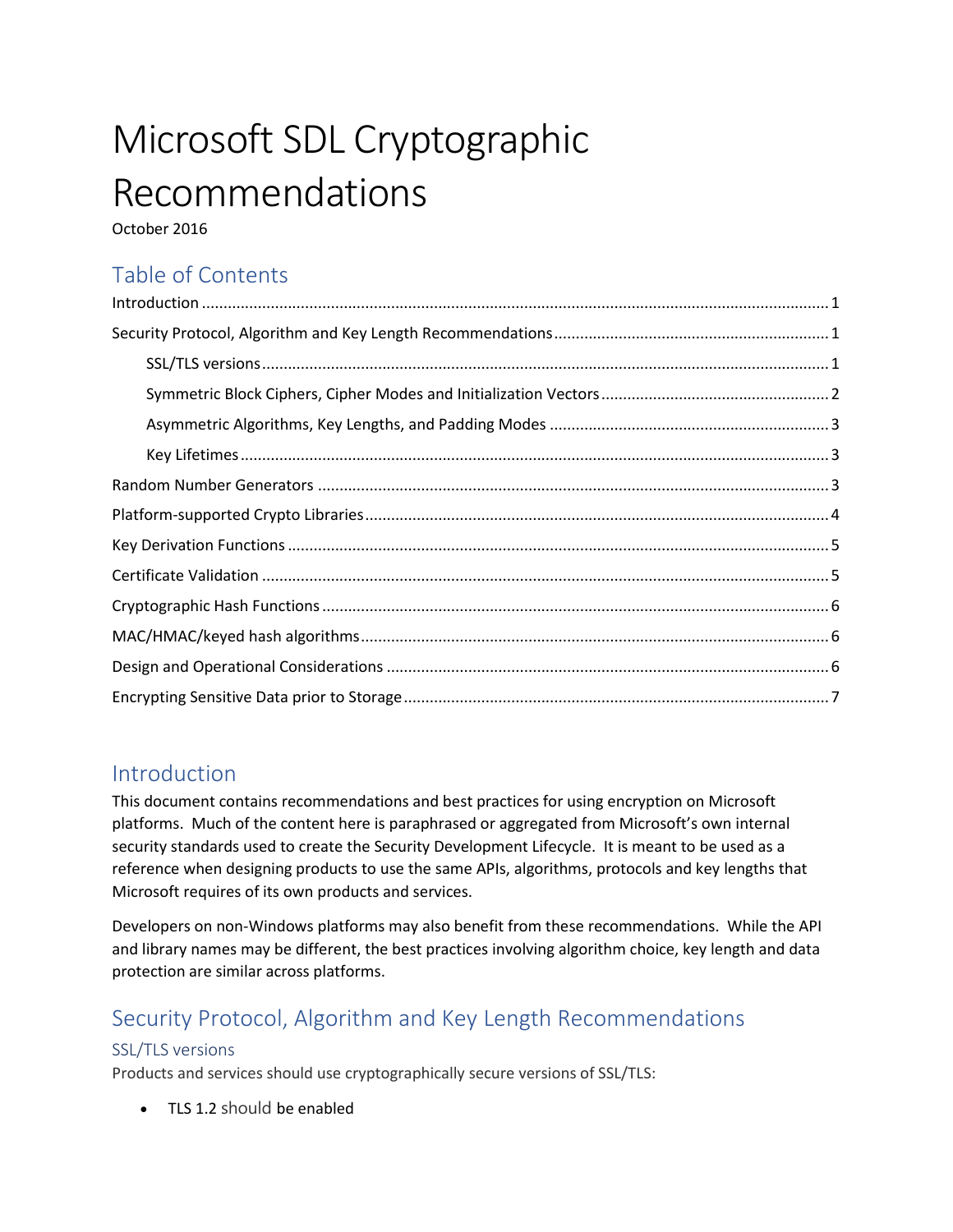- TLS 1.1 and TLS 1.0 should be enabled for backward compatibility only
- SSL 3 and SSL 2 should be disabled by default

### <span id="page-1-0"></span>Symmetric Block Ciphers, Cipher Modes and Initialization Vectors

### *Block Ciphers*

For products using symmetric block ciphers:

- Advanced Encryption Standard (AES) is recommended for new code.
- Three-key triple Data Encryption Standard (3DES) is permissible in existing code for backward compatibility.
- All other block ciphers, including RC2, DES, 2-Key 3DES, DESX, and Skipjack, should only be used for decrypting old data, and should be replaced if used for encryption.

For symmetric block encryption algorithms, a minimum key length of 128 bits is recommended. The only block encryption algorithm recommended for new code is AES (AES-128, AES-192, and AES-256 are all acceptable, noting that AES-192 lacks optimization on some processors). Three-key 3DES is currently acceptable if already in use in existing code; transition to AES is recommended. DES, DESX, RC2, and Skipjack are no longer considered secure. These algorithms should only be used for decrypting existing data for the sake of backward-compatibility, and data should be re-encrypted using a recommended block cipher.

### *Cipher Modes*

Symmetric algorithms can operate in a variety of modes, most of which link together the encryption operations on successive blocks of plaintext and ciphertext.

Symmetric block ciphers should be used with one of the following cipher modes:

- [Cipher Block Chaining](https://en.wikipedia.org/wiki/Block_cipher_mode_of_operation) (CBC)
- [Ciphertext Stealing](https://en.wikipedia.org/wiki/Ciphertext_stealing) (CTS)
- [XEX-Based Tweaked-Codebook with Ciphertext Stealing](https://en.wikipedia.org/wiki/Disk_encryption_theory#XEX-based_tweaked-codebook_mode_with_ciphertext_stealing_.28XTS.29) (XTS)

Some other cipher modes like those included below have implementation pitfalls that make them more likely to be used incorrectly. In particular, the Electronic Code Book (ECB) mode of operation should be avoided. Reusing the same initialization vector (IV) with block ciphers in "streaming ciphers modes" such as CTR may cause encrypted data to be revealed. Additional security review is recommended if any of the below modes are used:

- Output Feedback (OFB)
- Cipher Feedback (CFB)
- Counter (CTR)
- Counter with CBC-MAC (CCM)
- Galois/Counter Mode (GCM)
- Anything else not on the "recommended" list above

### *Initialization Vectors (IV)*

All symmetric block ciphers should also be used with a cryptographically strong random number as an initialization vector. Initialization vectors should never be a constant value. See Random Number [Generators](#page-1-0) for recommendations on generating cryptographically strong random numbers.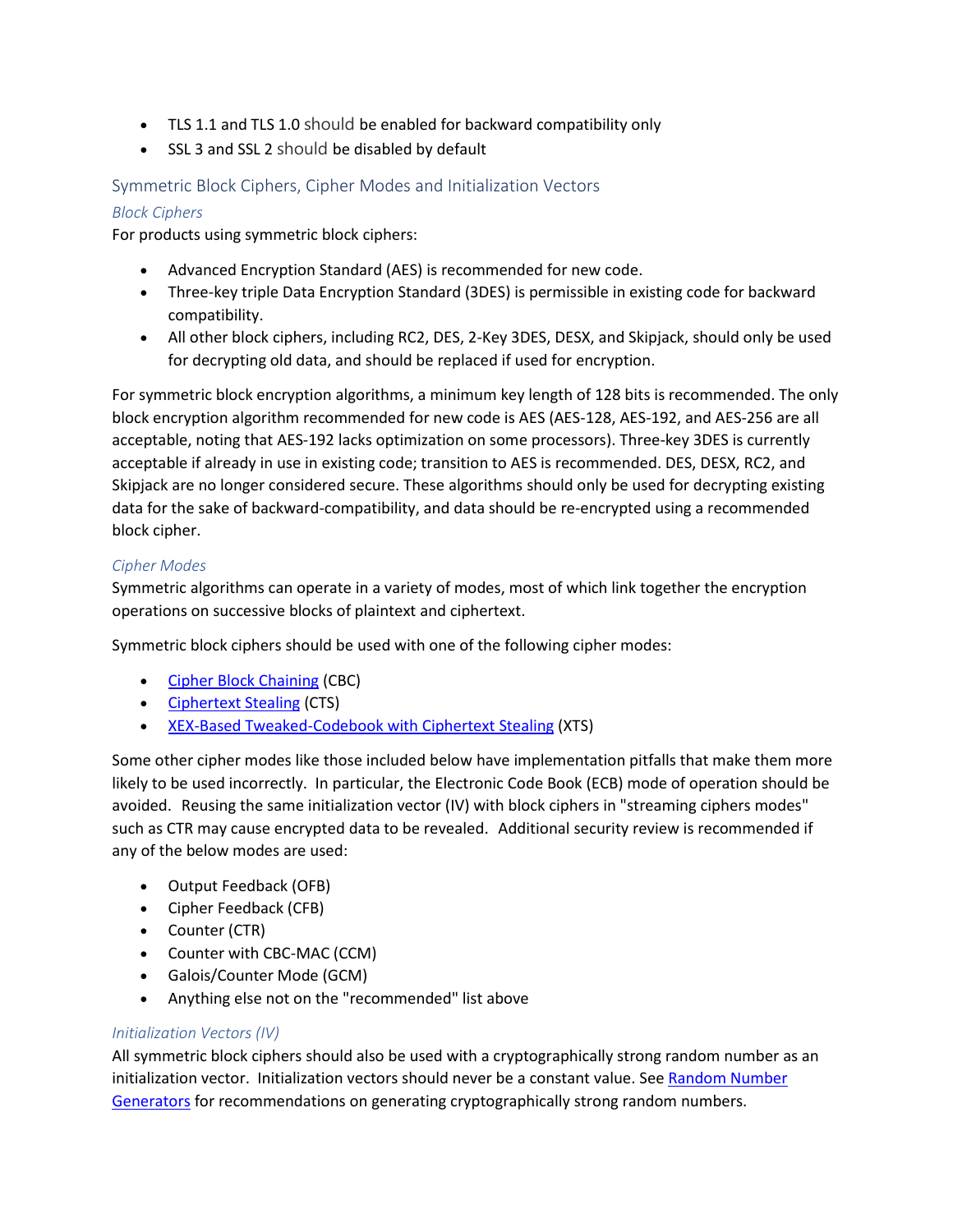Initialization vectors should never be reused when performing multiple encryption operations, as this can reveal information about the data being encrypted, particularly when using streaming cipher modes like Output Feedback (OFB) or Counter (CTR).

### <span id="page-2-0"></span>Asymmetric Algorithms, Key Lengths, and Padding Modes

*RSA*

- RSA should be used for encryption, key exchange and signatures.
- RSA encryption should use the OAEP or RSA-PSS padding modes. Existing code should use PKCS #1 v1.5 padding mode for compatibility only.
- Use of null padding is not recommended.
- $\bullet$  Keys >= 2048 bits are recommended

### *ECDSA*

- ECDSA with >= 256 bit keys is recommended
- ECDSA-based signatures should use one of the three NIST-approved curves (P-256, P-384, or P521).

### *ECDH*

- ECDH with >= 256 bit keys is recommended
- ECDH-based key exchange should use one of the three NIST-approved curves (P-256, P-384, or P521).

### *Integer Diffie-Hellman*

- Key length >= 2048 bits is recommended
- <span id="page-2-1"></span> The group parameters should either be a well-known named group (e.g., RFC 7919), or generated by a trusted party and authenticated before use

### Key Lifetimes

- All asymmetric keys should have a maximum five-year lifetime, recommended one-year lifetime.
- All symmetric keys should have a maximum three-year lifetime; recommended one-year lifetime.
- You should provide a mechanism or have a process for replacing keys to achieve the limited active lifetime. After the end of its active lifetime, a key should not be used to produce new data (for example, for encryption or signing), but may still be used to read data (for example, for decryption or verification).

### <span id="page-2-2"></span>Random Number Generators

All products and services should use cryptographically secure random number generators when randomness is required.

CNG

● Use [BCryptGenRandom](https://msdn.microsoft.com/en-us/library/windows/desktop/aa375458.aspx) with the BCRYPT\_USE\_SYSTEM\_PREFERRED\_RNG flag

CAPI

Use [CryptGenRandom](https://msdn.microsoft.com/en-us/library/windows/desktop/aa379942.aspx) to generate random values.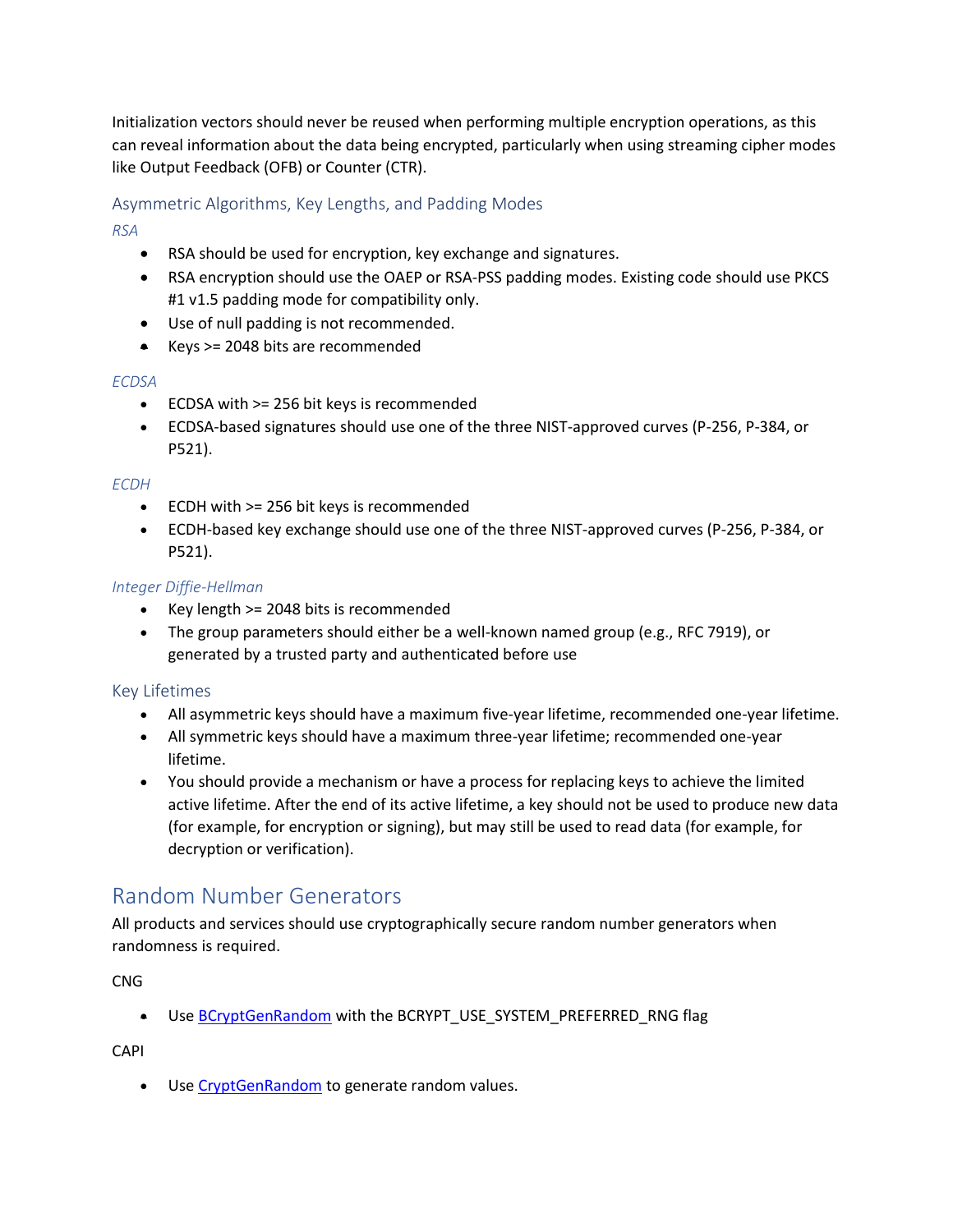### Win32/64

- **•** Legacy code can use [RtlGenRandom](https://msdn.microsoft.com/en-us/library/windows/desktop/aa387694.aspx) in kernel mode
- New code should use **[BCryptGenRandom](https://msdn.microsoft.com/en-us/library/windows/desktop/aa375458.aspx)** or [CryptGenRandom.](https://msdn.microsoft.com/en-us/library/windows/desktop/aa379942.aspx)
- The C function Rand s() is also recommended (which on Windows, calls [CryptGenRandom\)](https://msdn.microsoft.com/en-us/library/windows/desktop/aa379942.aspx)
- Rand  $s$ () is a safe and performant replacement for Rand(). Rand() should not be used for any cryptographic applications, but is ok for internal testing only.
- The [SystemPrng](https://msdn.microsoft.com/en-us/library/windows/desktop/dd408060.aspx) function is recommended for kernel-mode code.

### .NET

Use [RNGCryptoServiceProvider](https://msdn.microsoft.com/en-us/library/system.security.cryptography.rngcryptoserviceprovider.aspx) or [RNGCng.](https://clrsecurity.codeplex.com/wikipage?title=Security.Cryptography.RNGCng&referringTitle=Security.Cryptography.dll)

### Windows Store Apps

• Store Apps can use [CryptographicBuffer.GenerateRandom](https://msdn.microsoft.com/en-us/library/windows/apps/windows.security.cryptography.cryptographicbuffer.generaterandom.aspx) or [CryptographicBuffer.GenerateRandomNumber](https://msdn.microsoft.com/en-us/library/windows/apps/windows.security.cryptography.cryptographicbuffer.generaterandomnumber.aspx).

### Not Recommended

- Insecure functions related to random number generation include [rand,](https://msdn.microsoft.com/en-us/library/398ax69y.aspx) [System.Random](https://msdn.microsoft.com/en-us/library/system.random.aspx) (.NET), [GetTickCount](https://msdn.microsoft.com/en-us/library/windows/desktop/ms724408.aspx) and [GetTickCount64](https://msdn.microsoft.com/en-us/library/windows/desktop/ms724411.aspx)
- Use of the dual elliptic curve random number generator ("DUAL\_EC\_DRBG") algorithm is not recommended.

### <span id="page-3-0"></span>Windows Platform-supported Crypto Libraries

On the Windows platform, Microsoft recommends using the crypto APIs built into the operating system. On other platforms, developers may choose to evaluate non-platform crypto libraries for use. In general, platform crypto libraries will be updated more frequently since they ship as part of an operating system as opposed to being bundled with an application.

Any usage decision regarding platform vs non-platform crypto should be guided by the following requirements:

- 1. The library should be a current in-support version free of known security vulnerabilities
- 2. The latest security protocols, algorithms and key lengths should be supported
- 3. (Optional) The library should be capable of supporting older security protocols/algorithms for backwards compatibility only

### *Native Code*

- Crypto Primitives: If your release is on Windows or Windows Phone, use CNG if possible. Otherwise, use the CryptoAPI (also called CAPI, which is supported as a legacy component on Windows from Windows Vista onward).
- **SSL/TLS/DTLS: [WinINet,](https://msdn.microsoft.com/en-us/library/windows/desktop/aa385331(v=vs.85).aspx) [WinHTTP,](https://msdn.microsoft.com/en-us/library/aa382925(v=VS.85).aspx) [Schannel,](https://msdn.microsoft.com/en-us/library/windows/desktop/ms678421(v=vs.85).aspx) [IXMLHTTPRequest2,](https://msdn.microsoft.com/en-us/library/windows/desktop/hh831151.aspx) or [IXMLHTTPRequest3.](https://msdn.microsoft.com/en-us/library/windows/desktop/dn376398.aspx)**  $\circ$  WinHTTP apps should be built with [WinHttpSetOption](https://msdn.microsoft.com/en-us/library/windows/desktop/aa384114(v=vs.85).aspx) in order to support TLS 1.2
- Code signature verification: [WinVerifyTrust](https://msdn.microsoft.com/en-us/library/aa388208(v=VS.85).aspx) is the supported API for verifying code signatures on Windows platforms.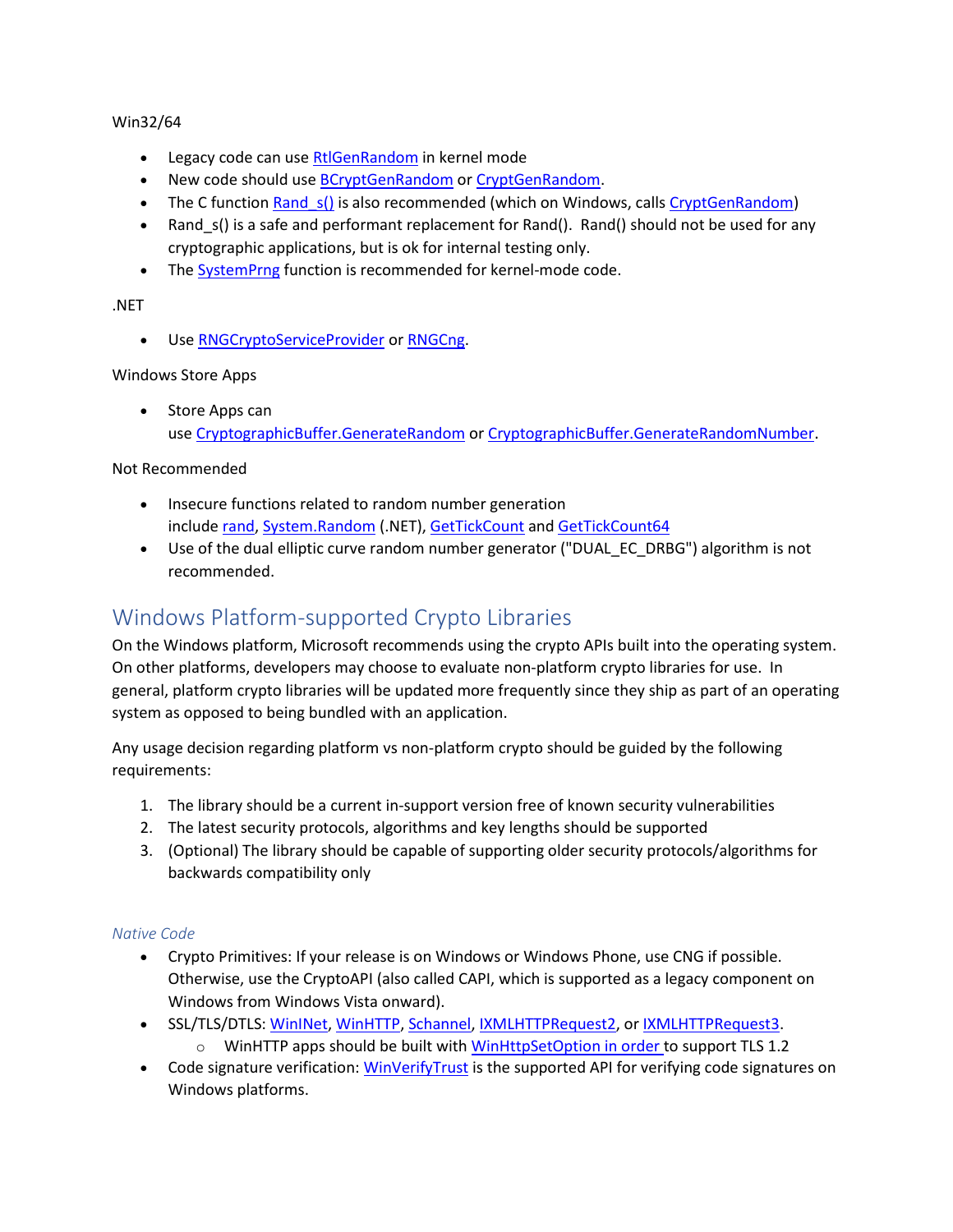Certificate Validation (as used in restricted certificate validation for code signing or SSL/TLS/DTLS): CAPI2 API; for example, [CertGetCertificateChain](https://msdn.microsoft.com/en-us/library/windows/desktop/aa376078(v=vs.85).aspx) and [CertVerifyCertificateChainPolicy](https://msdn.microsoft.com/en-us/library/windows/desktop/aa377163(v=vs.85).aspx)

### *Managed Code*

- Crypto Primitives: Use the API defined in System.Security.Cryptography namespace---the CNG classes are preferred.
- Use the latest version of the .Net Framework available. At a minimum this should be .Net Framework version 4.6. If an older version is required, ensure the "[SchUseStrongCrypto](https://technet.microsoft.com/en-us/library/security/2960358.aspx#ID0ETHAE)" regkey is set to enable TLS 1.2 for the application in question.
- Certificate Validation: Use APIs defined under the [System.Security.Cryptography.X509Certificates](https://msdn.microsoft.com/en-us/library/system.security.cryptography.x509certificates.aspx) namespace.
- SSL/TLS/DTLS: Use APIs defined under the System.Net namespace (for example, [HttpWebRequest\)](https://msdn.microsoft.com/en-us/library/system.net.httpwebrequest.aspx).

### <span id="page-4-0"></span>Key Derivation Functions

Key derivation is the process of deriving cryptographic key material from a shared secret or a existing cryptographic key. Products should use recommended key derivation functions. Deriving keys from user-chosen passwords, or hashing passwords for storage in an authentication system is a special case not covered by this guidance; developers should consult an expert.

The following standards specify KDF functions recommended for use:

- NIST SP 800-108: *Recommendation For Key Derivation Using Pseudorandom Functions*. In particular, the KDF in counter mode, with HMAC as a pseudorandom function
- NIST SP 800-56A (Revision 2): *Recommendation for Pair-Wise Key Establishment Schemes Using Discrete Logarithm Cryptography*. In particular, the "Single-Step Key Derivation Function" in Section 5.8.1 is recommended.

To derive keys from existing keys, use the **[BCryptKeyDerivation](https://msdn.microsoft.com/en-us/library/windows/desktop/hh448506(v=vs.85).aspx)** API with one of the algorithms:

- **BCRYPT SP800108 CTR HMAC ALGORITHM**
- BCRYPT\_SP80056A\_CONCAT\_ALGORITHM

To derive keys from a shared secret (the output of a key agreement) use th[e BCryptDeriveKey](https://msdn.microsoft.com/en-us/library/windows/desktop/aa375393(v=vs.85).aspx) API with one of the following algorithms:

- BCRYPT\_KDF\_SP80056A\_CONCAT
- BCRYPT\_KDF\_HMAC

### <span id="page-4-1"></span>Certificate Validation

Products that use SSL, TLS, or DTLS should fully verify the X.509 certificates of the entities they connect to. This includes verification of the certificates':

- Domain name.
- Validity dates (both beginning and expiration dates).
- Revocation status.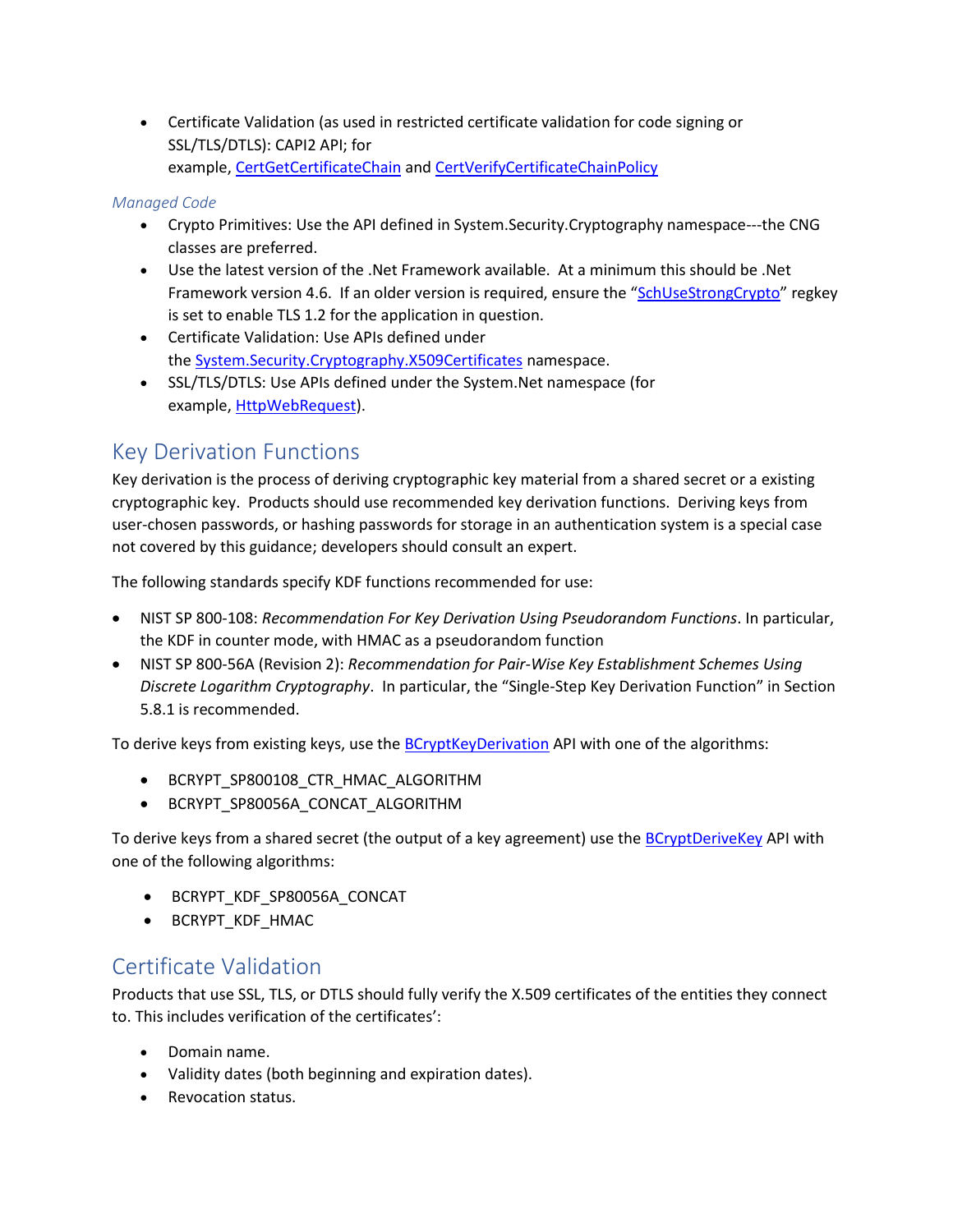- Usage (for example, "Server Authentication" for servers, "Client Authentication" for clients).
- Trust chain. Certificates should chain to a root certification authority (CA) that is trusted by the platform or explicitly configured by the administrator.

If any of these verification tests fail, the product should terminate the connection with the entity.

Clients that trust "self-signed" certificates (for example, a mail client connecting to an Exchange server in a default configuration) may ignore certificate verification checks. However, self-signed certificates do not inherently convey trust, support revocation, or support key renewal. You should only trust selfsigned certificates if you have obtained them from another trusted source (for example, a trusted entity that provides the certificate over an authenticated and integrity-protected transport).

## <span id="page-5-0"></span>Cryptographic Hash Functions

Products should use the SHA-2 family of hash algorithms (SHA256, SHA384, and SHA512). Truncation of cryptographic hashes for security purposes to less than 128 bits is not recommended.

# <span id="page-5-1"></span>MAC/HMAC/keyed hash algorithms

A message authentication code (MAC) is a piece of information attached to a message that allows its recipient to verify both the authenticity of the sender and the integrity of the message using a secret key.

The use of either a hash-based MAC [\(HMAC\)](http://csrc.nist.gov/publications/nistpubs/800-107-rev1/sp800-107-rev1.pdf) or [block-cipher-based MAC](http://csrc.nist.gov/publications/nistpubs/800-38B/SP_800-38B.pdf) is recommended as long as all underlying hash or symmetric encryption algorithms are also recommended for use; currently this includes the HMAC-SHA2 functions (HMAC-SHA256, HMAC-SHA384 and HMAC-SHA512).

Truncation of HMACs to less than 128 bits is not recommended.

# <span id="page-5-2"></span>Design and Operational Considerations

- You should provide a mechanism for replacing cryptographic keys as needed. Keys should be replaced once they have reached the end of their active lifetime or if the cryptographic key is compromised. Whenever you renew a certificate, you should renew it with a new key.
- Products using cryptographic algorithms to protect data should include enough metadata along with that content to support migrating to different algorithms in the future. This should include the algorithm used, key sizes, initialization vectors, and padding modes.
	- o For more information on Cryptographic Agility, se[e Cryptographic Agility on MSDN.](https://msdn.microsoft.com/en-us/magazine/ee321570.aspx)
- Where available, products should use established, platform-provided cryptographic protocols rather than re-implementing them. This includes signing formats (e.g. use a standard, existing format).
- Symmetric stream ciphers such as RC4 should not be used. Instead of symmetric stream ciphers, products should use a block cipher, specifically AES with a key length of at least 128 bits.
- Do not report cryptographic operation failures to end-users. When returning an error to a remote caller (e.g. web client, or client in a client-server scenario), use a generic error message only.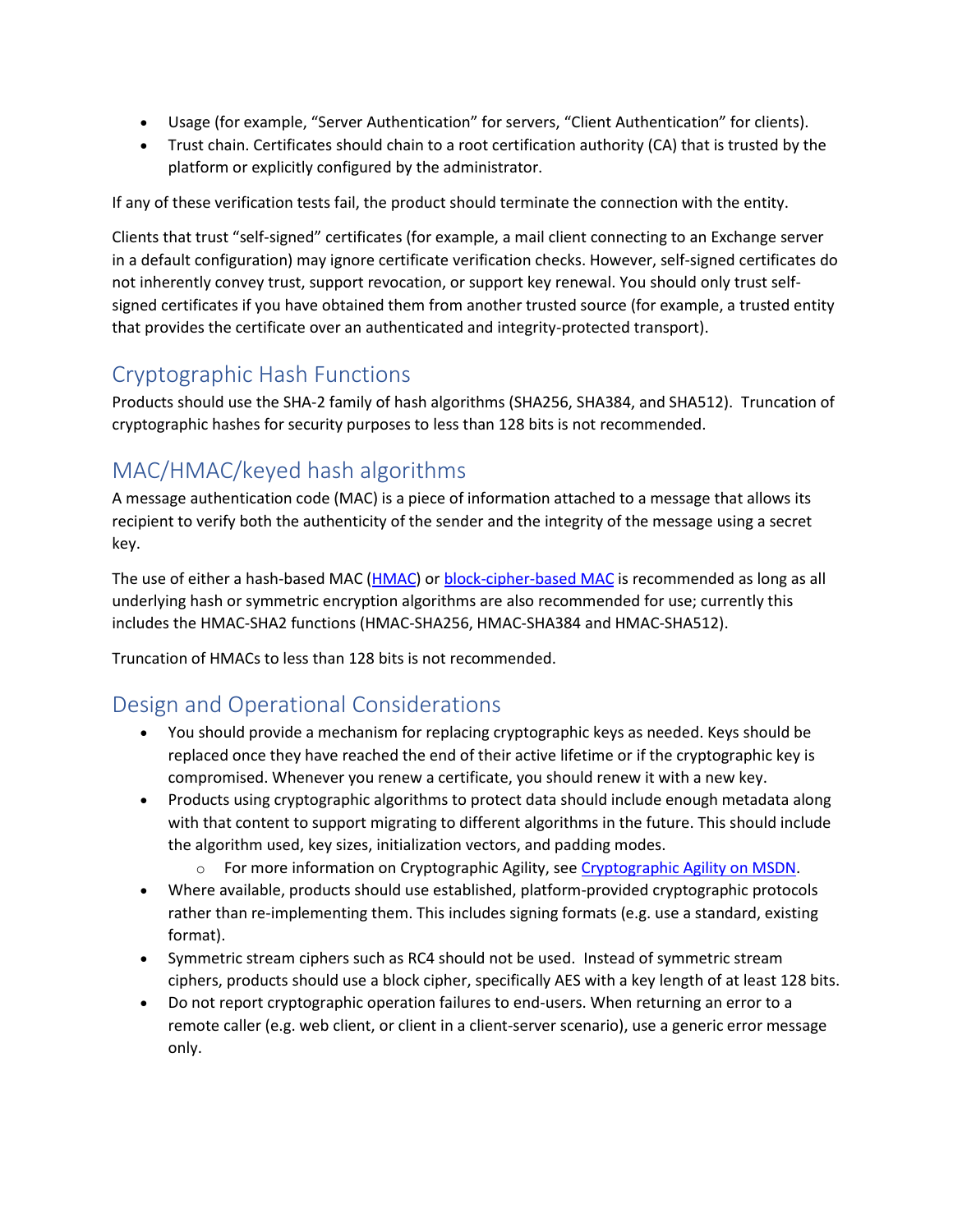- $\circ$  Avoid providing any unnecessary information, such as directly reporting out-of-range or invalid length errors. Log verbose errors on the server only, and only if verbose logging is enabled.
- Additional security review is highly recommended for any design incorporating the following:
	- A new protocol that is primarily focused on security (such as an authentication or authorization protocol)
	- $\circ$  A new protocol that uses cryptography in a novel or non-standard way
	- o Example considerations include:
		- Will a product that implements the protocol call any crypto APIs or methods as part of the protocol implementation?
		- Does the protocol depend on any other protocol used for authentication or authorization?
		- Will the protocol define storage formats for cryptographic elements, such as keys?
- Self-signed certificates are not recommended for production environments. Use of a self-signed certificate, like use of a raw cryptographic key, does not inherently provide users or administrators any basis for making a trust decision.
	- $\circ$  In contrast, use of a certificate rooted in a trusted certificate authority makes clear the basis for relying on the associated private key and enables revocation and updates in the event of a security failure.

# <span id="page-6-0"></span>Encrypting Sensitive Data prior to Storage

### *DPAPI/DPAPI-NG*

For data that needs to be persisted across system reboots:

- CryptProtectData
- CryptUnprotectData
- NCryptProtectSecret (Windows 8 CNG DPAPI)

For data that does not need to be persisted across system reboots:

- CryptProtectMemory
- CryptUnprotectMemory

For data that needs to be persisted and accessed by multiple domain accounts and computers:

- NCryptProtectSecret (in CNG DPAPI, available as of Windows 8)
- [Microsoft Azure KeyVault](https://azure.microsoft.com/en-us/services/key-vault/)

### *SQL Server TDE*

You can use SQL Server Transparent Data Encryption (TDE) to protect sensitive data.

You should use a TDE database encryption key (DEK) that meets the SDL cryptographic algorithm and key strength requirements. Currently, only AES\_128, AES\_192 and AES\_256 are recommended; TRIPLE\_DES\_3KEY is not recommended.